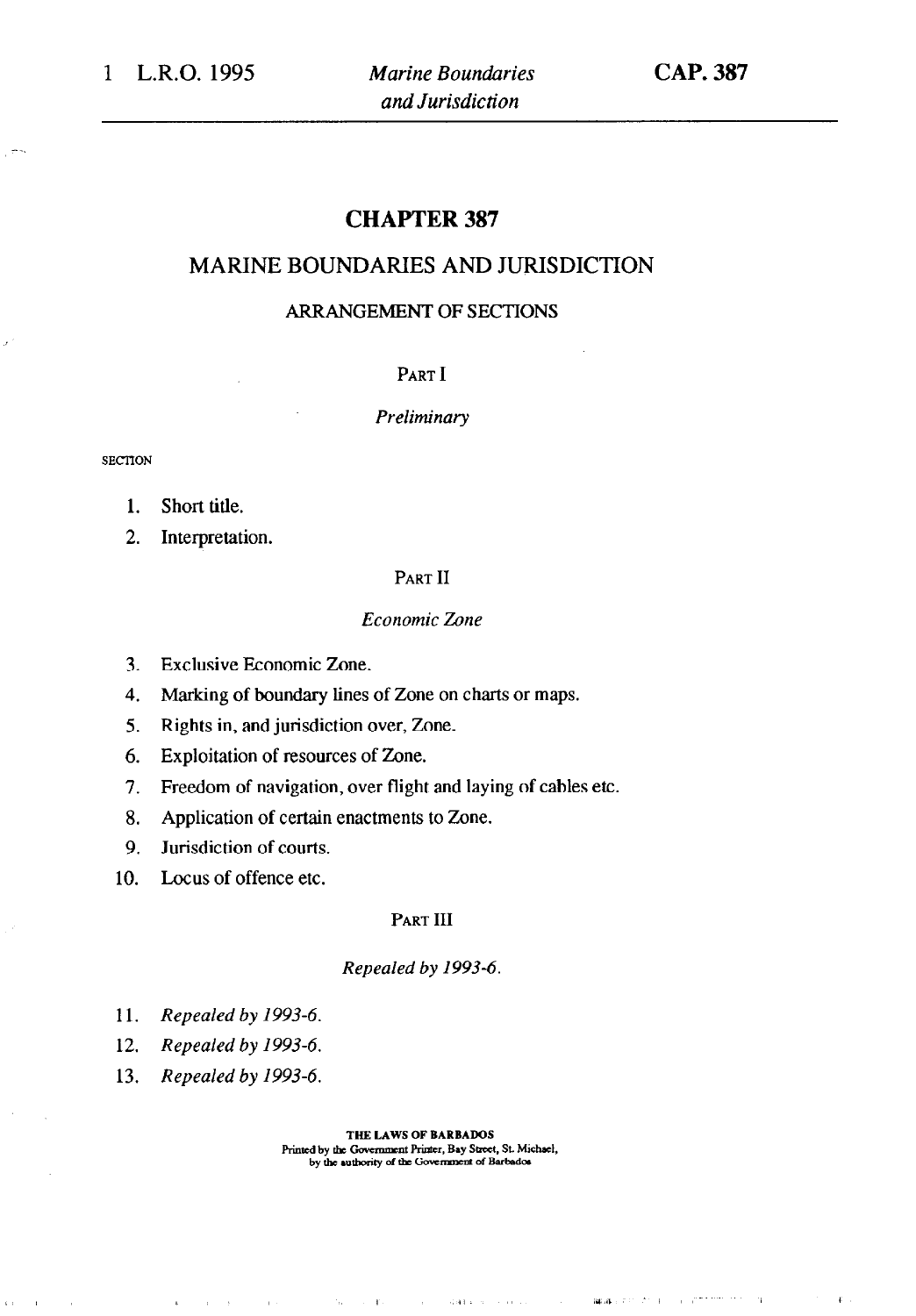#### PART IV

### *Marine Conservation Officers*

**SECTION** 

- 14. Marine conservation officers.
- 15. Duties of marine conservation officer.
- 16. *Repealed by 1993-6.*
- 17. Exemption from liability.

#### PART V

#### *General*

 $\mathcal{L}^{\mathcal{L}}$  , we can be a set of the set of  $\mathcal{L}^{\mathcal{L}}$ 

 $\mathbf{I}$ 

 $\mathsf{add}(\mathsf{cl}(x_1, \ldots, x_n)) = \mathsf{cl}(x_1, \ldots, x_n)$ 

- 18. General offences.
- 19. Return of property seized.

 $\mathbf{a}^{(i)}$  , and  $\mathbf{a}^{(i)}$  ,  $\mathbf{a}^{(i)}$  , and  $\mathbf{a}^{(i)}$  , and  $\mathbf{a}^{(i)}$  , and  $\mathbf{a}^{(i)}$ 

- 20. Regulations.
- 21. Directions.

k).

 $\sim 0.1$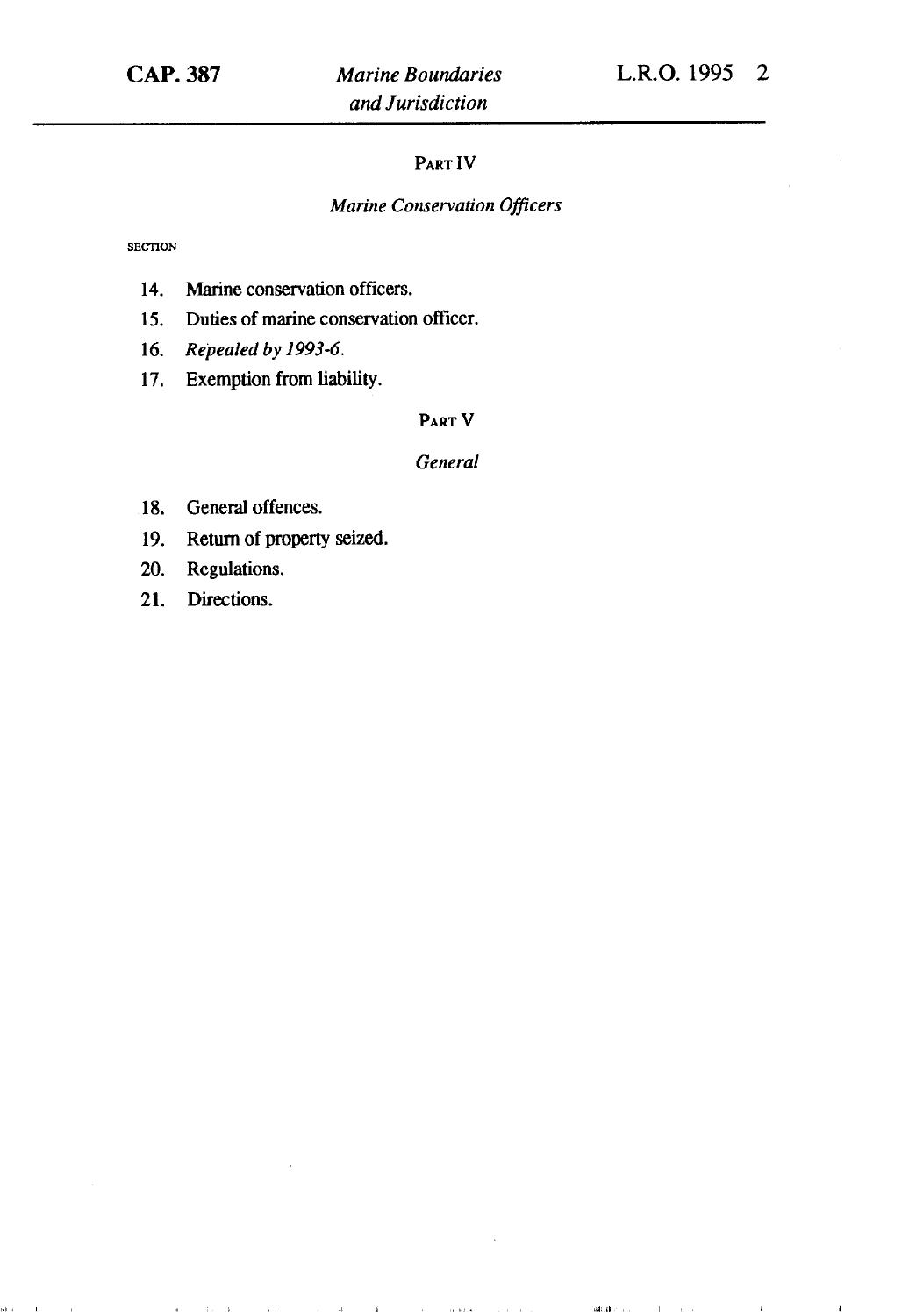#### CHAPTER 387

### MARINE BOUNDARIES AND JURISDICTION

*An Act to provide for the establishment of Marine Boundaries and 1978-3. Jurisdiction.* 

[1st January, 1979] Commence-

alle (FDF).

**ment.**  1979/1.

### PART I

## *Preliminary*

1. This Act may be cited as *the Marine Boundaries and Jurisdic- Short title. tion Act.* 

2. For the purposes of this Act Interpreta-

**tion.** 

"Barbadian vessel" or "Barbadian structure" means a vessel or structure, as the case may be

- *(a)* wholly owned by a citizen of Barbados or by a body corporate whose members, or, if that body corporate is acompany, whose shareholders, as the case may be, are all citizens of Barbados, or
- *(b)* certified in writing by the Cabinet as having such substantial economic connections with Barbados in relation to its ownership as to be deemed, for the purposes of this Act, to be a Barbadian vessel or Barbadian structure, as the case may be;

"baselines" has the meaning assigned to it by section 4 of the Barbados Cap. 386. *Territorial Waters Act;* 

"Exclusive Economic Zone" or "Zone" means the marine zone established by section 3(l);

"foreign State" means a State other than Barbados;

**THE LAWS OF BARBADOS**  Printed by the Government Printer, Bay Street, St. Michael, by the authority of the Government of Barbados

التقاهيب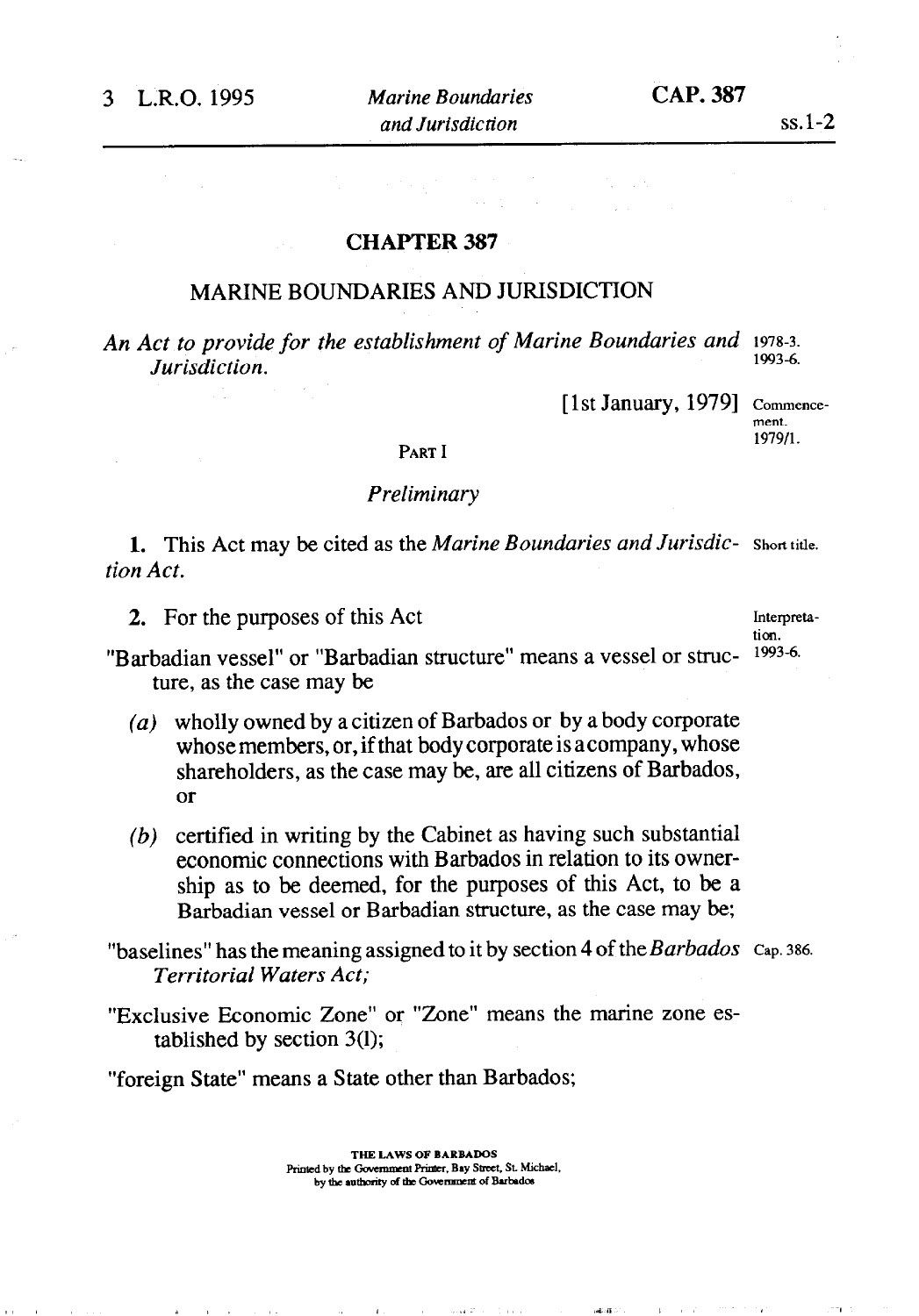"internal waters" has the meaning assigned to it by section 5 of the Cap. 386. *Barbados Territorial Waters Act;* 

> "marine conservation officer" means a person designated a marine conservation officer under section 14;

"mile" means the international nautical mile:

"ship" includes vessel, boat or other sea-going or ocean-going craft;

"structure" includes any artificial island, off-shore terminal or off-shore installation:

"territorial waters", in relation to Barbados, has the meaning assigned Cap. 386. to it by section *3* of the *Barbados Territorial Waters Act,* and includes internal waters.

#### PART II

#### *Economic Zone*

Economic **Zone.** 

Exclusive 3. (1) There is established, contiguous to the territorial waters, a marine zone to be known as the Exclusive Economic Zone having as its inner limit the boundary line of the seaward limit of the territorial waters and as its outer limit a boundary line which, subject to subsection (3), at every point is a distance of 200 miles from the nearest point of the baselines of the territorial waters or such other distance from the nearest point of those baselines as the Minister responsible for Foreign Affairs, by order, prescribes.

> (2) An order made under subsection (1) is subject to affirmative resolution, and shall be judicially noticed.

> (3) Notwithstanding subsection (l), where the median line as defined by subsection (4) between Barbados and any adjacent or opposite State is less than 200 miles from the baselines of the territorial waters, the outer boundary limit of the Zone shall be that fixed by agreement between Barbados and that other State; but where there is no such agreement, the outer boundary limit shall be the median line.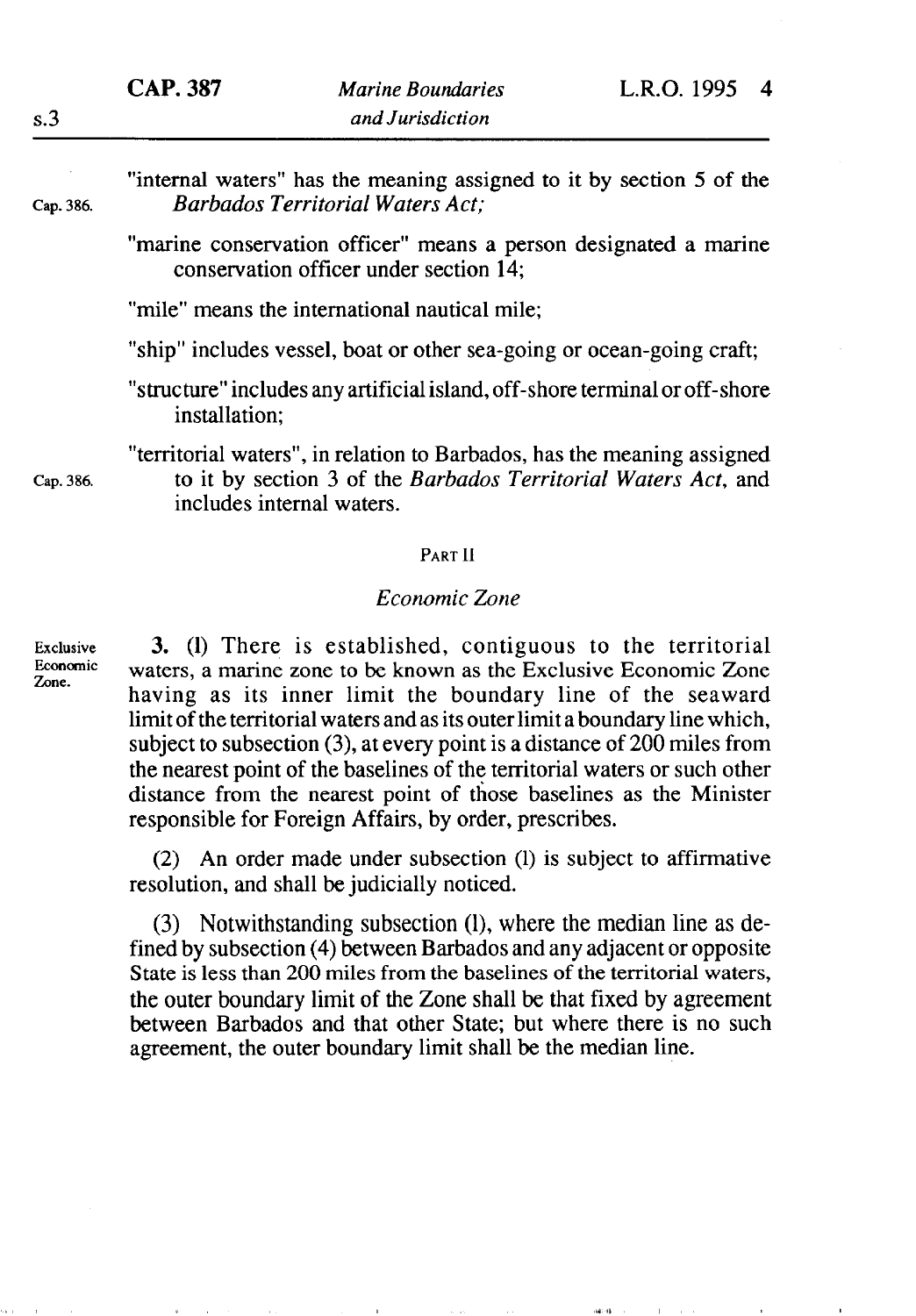(4) The median line is a line every point of which is equidistant from the nearest points of the baselines of the territorial waters, on the one hand, and the corresponding baselines of the territorial waters of any adjacent or opposite State as recognised by the Minister, on the other hand.

(5) An agreement entered into pursuant to subsection (3) shall be laid before Parliament, and shall be judicially noticed.

4. (1) The Minister responsible for Foreign Affairs shall cause Marking of the boundary lines of the Zone to be marked on a scaled map or chart,  $\frac{\text{boundary}}{\text{lines of } \text{Zone}}$ and that map or chart shall be judicially noticed.  $\frac{1}{2}$  on charts or

(2) The Minister responsible for Foreign Affairs shall make provision for the safe custody of the map or chart referred to in subsection (I), and shall, by notice, specify the place where any person may inspect that map or chart or purchase a certified copy thereof.

5. There is vested in the Government of Barbados Rights in,

and<br>jurisdiction over, Zone.

maps.

- *(a)* all rights in, and jurisdiction over, the Zone in respect of
	- (i) the exploration, exploitation, conservation, protection or management of the natural living and non-living resources of the sea-bed, subsoil and superjacent waters,
	- (ii) the construction, maintenance or use of structures or devices relating to the exploration or exploitation of the resources of the Zone, the regulation and safety of shipping, or any other economic purpose,
	- (iii) the authorisation, regulation or control of scientific research,
	- (iv) the preservation and protection of the marine environment and the prevention and control of marine pollution,
	- (v) all other activities relating to the economic exploration and exploitation of the Zone; and

 $11\%$ 

*(b)* all other rights in, and jurisdiction over, the Zone recognised by international law.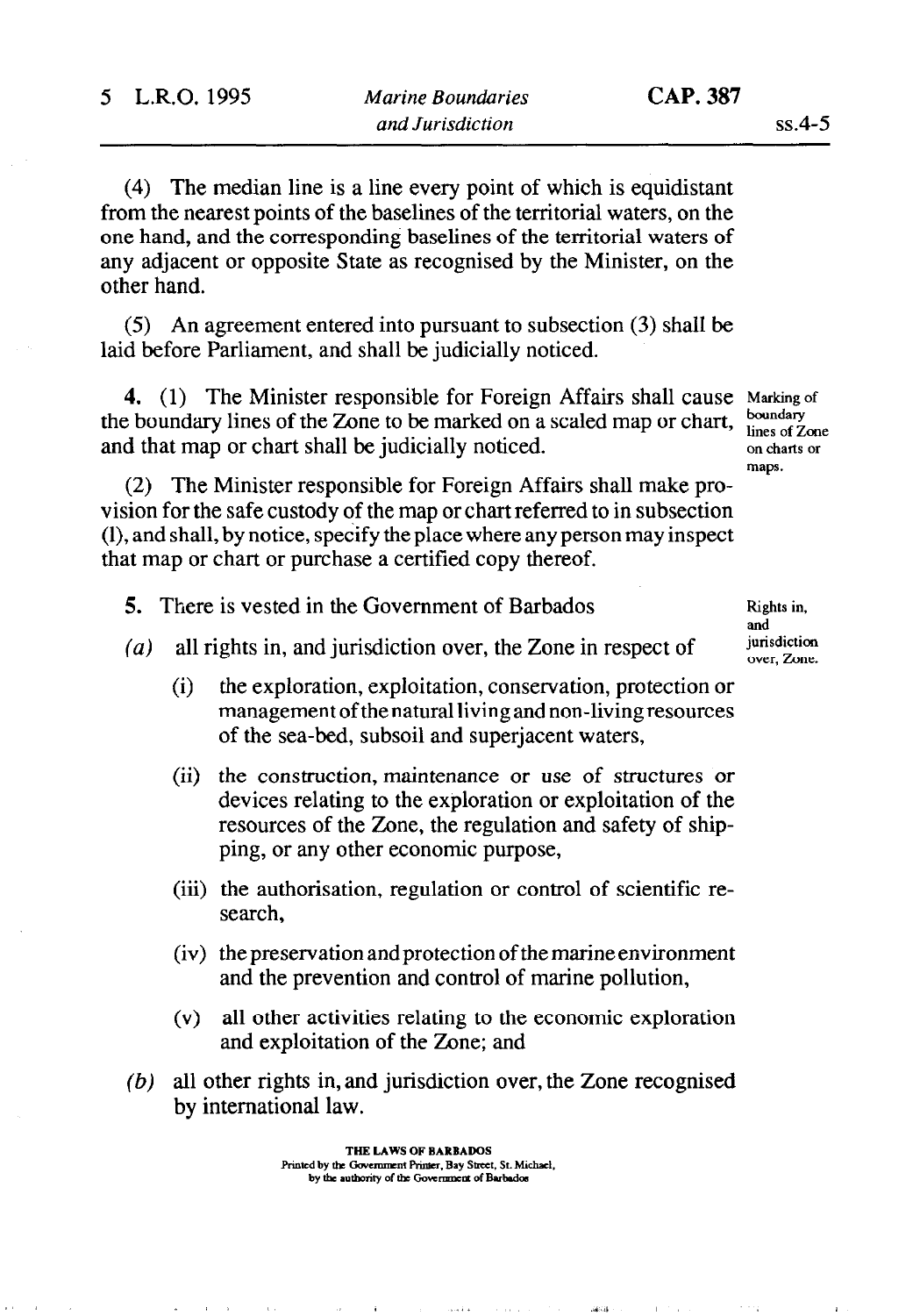Exploitation of resources of Zone.

6. (1) Subject to this Act, no person shall within the Zone, except under or in accordance with an agreement with the Government of Barbados or a permit granted by the Cabinet

- *(a)* explore or exploit any resources thereof;
- *(b)* carry out any search or excavation;
- (c) conduct any research;
- $(d)$  drill in or construct, maintain or operate any structure or device; or
- (e) carry out any economic activity.

(2) This section does not apply to fishing by a citizen of Barbados in or from a Barbadian vessel.

(3) Any person who contravenes this section is guilty of an offence and liable

- *(a)* on conviction on indictment, to a fine of \$50 000 or imprisonment for 5 years or both; or
- $(b)$  on summary conviction, to a fine of \$20 000 or imprisonment for 2 years or both,

and, in addition, the court may order the forfeiture of any vessel, structure, equipment, device or thing in connection with which the offence was committed.

**Freedom of**  navigation, overflight, and laying of cables etc.

**7. Subject to section 8, ships and aircraft of all States are not, in or**  over the Zone, as the case may be, restricted in, or prohibited from, the enjoyment of the freedom of navigation, overflight, the laying of cables and pipelines and the other lawful use of the sea related to navigation and communication recognised by international law.

Application of certain enactments to Zone.

8. (1) The Governor-General may, by order, with such exceptions and modifications as may be specified in the order, extend the application of any enactment to the Zone or any part thereof, and an enactment so extended shall have effect in relation to the Zone as if it had been enacted by this Act.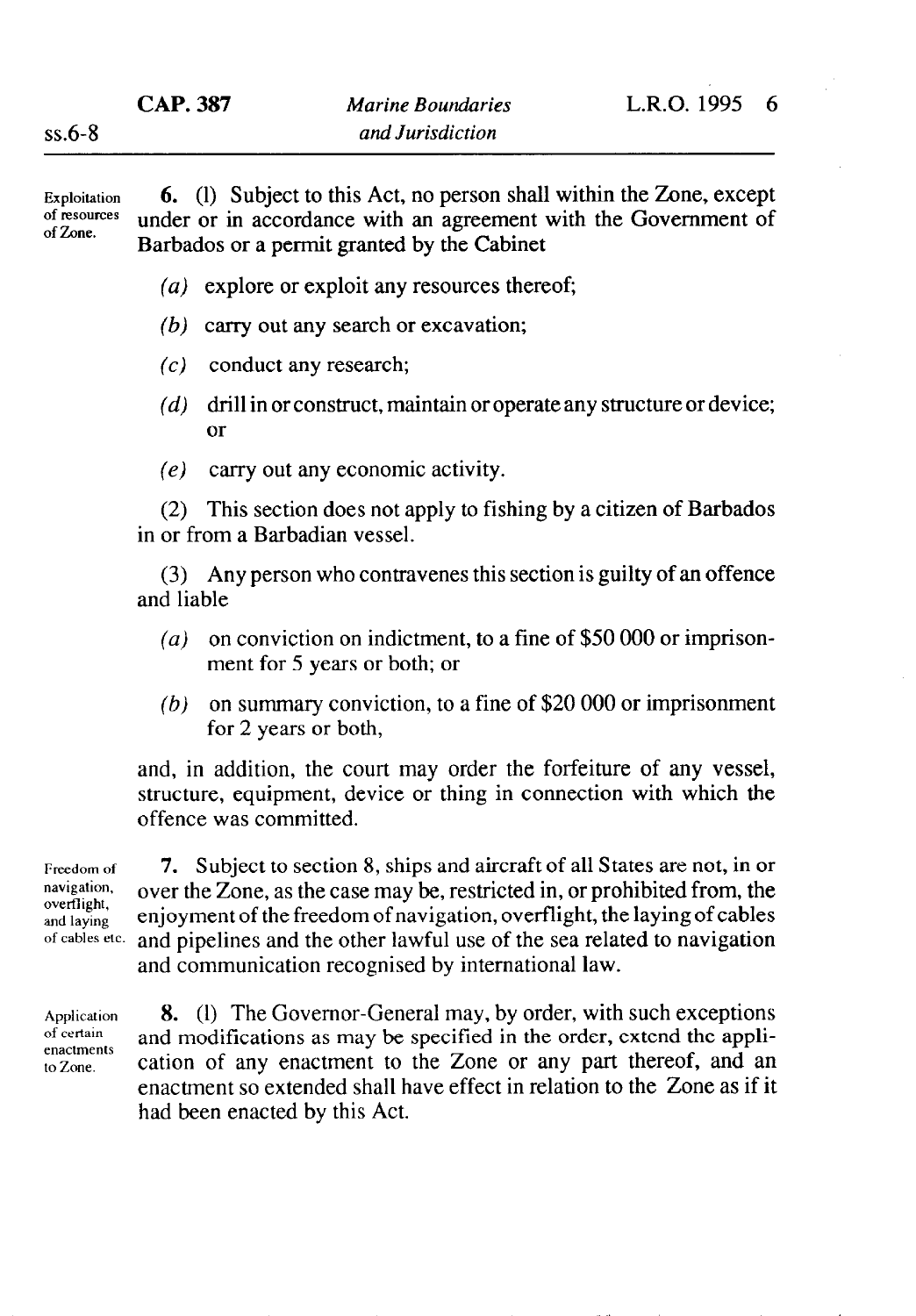(2) An order made under this section is subject to affirmative resolution, and shall be judicially noticed.

9. (1) The jurisdiction and powers of the courts extend to the Zone Jurisdiction r the nurnose of giving effect to the provisions of this Act and any of courts. for the purpose of giving effect to the provisions of this Act and any other enactment extended to the Zone under section 8 as if the Zone were a part of the territory of Barbados.

(2) Where an offence is, by virtue of this Act or any enactment extended to the Zone under section 8, punishable on summary conviction or indictment, it may be enquired into or determined, as the case may be, by a magistrate assigned to any magisterial district, and that magistrate has, in respect of the offence, all the powers, privileges, rights and jurisdiction conferred on him by the *Magistrates Jurisdic-* Cap. 116. *tion and Procedure Act.* 

 $\Gamma = 7.4 \pm 0.1$ 

 $\mathfrak{so}(A)$ 

(3) The quasi-criminal and the civil jurisdiction conferred on a magistrate by the *Magistrates Jurisdiction and Procedure Act* is, in relation to the Zone, exercisable by a magistrate assigned to any magisterial district.

(4) The jurisdiction and power conferred on the courts under this Act do not affect any jurisdiction or powers conferred on, or exercisable by, those courts under any other law.

10. (1) In any proceedings in a court in relation to the Zone, the Locus of<br>erment that an offence was committed or that an act was done within offence etc. averment that an offence was committed or that an act was done within the limits of the Zone shall, until the contrary is proved, be deemed to *be prima facie* evidence that the locus *in quo* was within the Zone.

(2) An incident shall, for the purposes of any law conferring jurisdiction on a court in Barbados, be deemed to have occurred in Barbados if

- $(a)$  that incident occurs in, on, under, above or in relation to, any vessel, structure or device or any waters within 500 yards of that structure or device, in the Zone; or
- *(b)* that incident, if having occurred in Barbados, would be an offence or give rise to quasi-criminal proceedings or a civil cause of action.

**THE LAWS OF BARBADOS** Printed by the Government Printer, Bay Street, St. Michael, by the authority of the Government of Barbados

 $\mathcal{O}(1000)$  and  $\mathcal{O}(1000)$  . The second state  $\mathcal{O}(1000)$ 

 $\phi$  and  $\phi$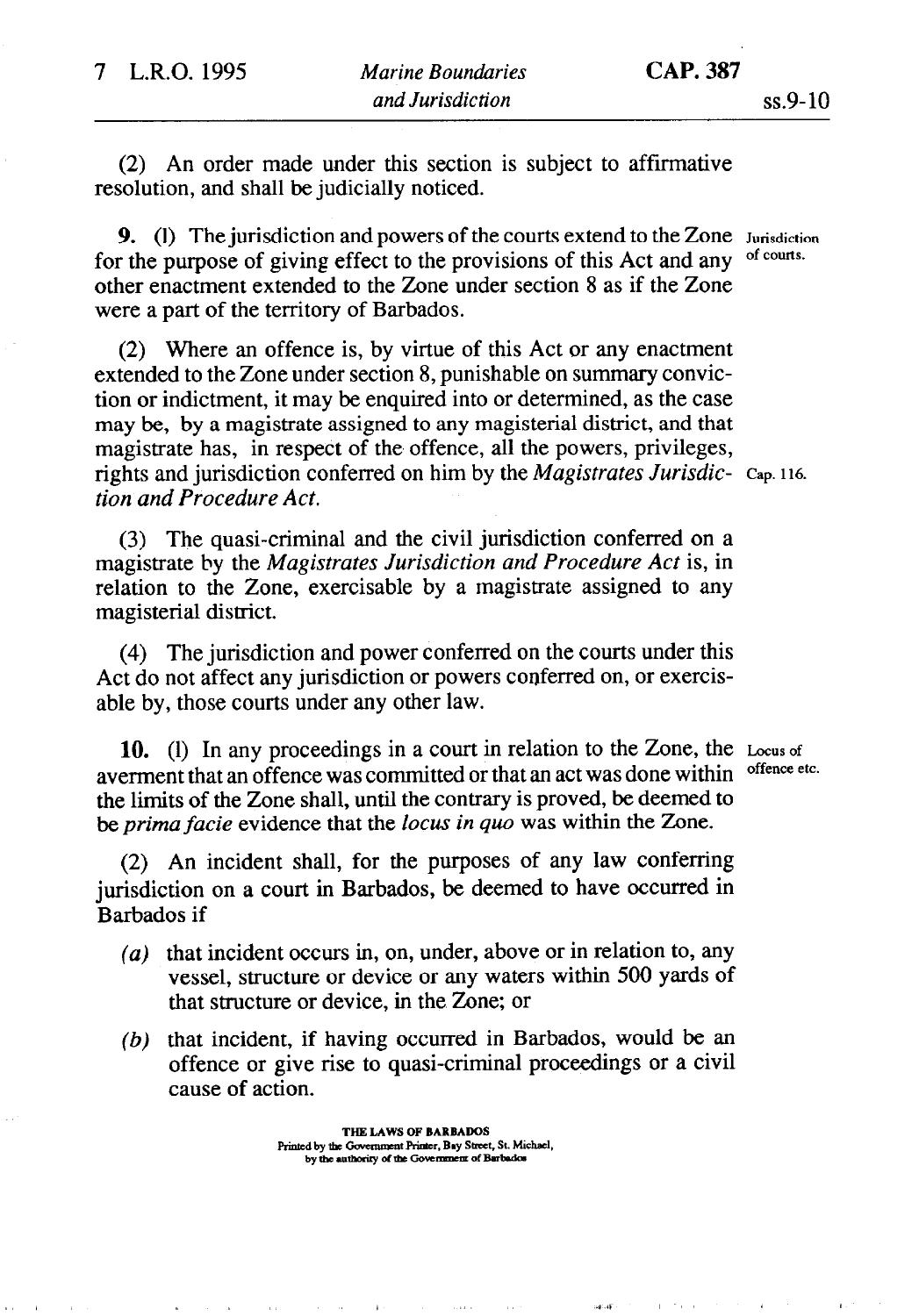### PART III

### *Repealed by 1993-6.*

*11. Repealed by 1993-6.* 

*12. Repealed by 1993-6.* 

*13. Repealed by 1993-6.* 

#### PART IV

### *Marine Conservation O#icers*

Marine 14. For the purposes of this Act, the following persons are desig-<br>conservation nated marine conservation officers conservation nated marine conservation officers

- *(a) Repealed by 1993-6.*
- *(b)* members of the Defence Force of Barbados;
- (c) members of the Police Force;
- *(d)* officers of Customs;
- (e) officers of the Coast Guard; and
- $(f)$  any other person approved by the Cabinet.

Duties of 15. (1) A marine conservation officer may, in performing his marine duties exercise all the powers conferred on him by this Act in respect marine duties, exercise all the powers conferred on him by this Act in respect officer. of

- *(a)* a Barbadian vessel or Barbadian structure that is at sea or in port; or
- 
- 19934. *(b)* a foreign vessel or foreign structure that he reasonably suspects of being used in connection with any activity carried on in contravention of this Act or the regulations.

(2) In the peformance of his duties under this section, a marine conservation officer may

 $\mathbf{ad}(\mathbf{sk}(\mathbf{r},\mathbf{r}))$  .

and the company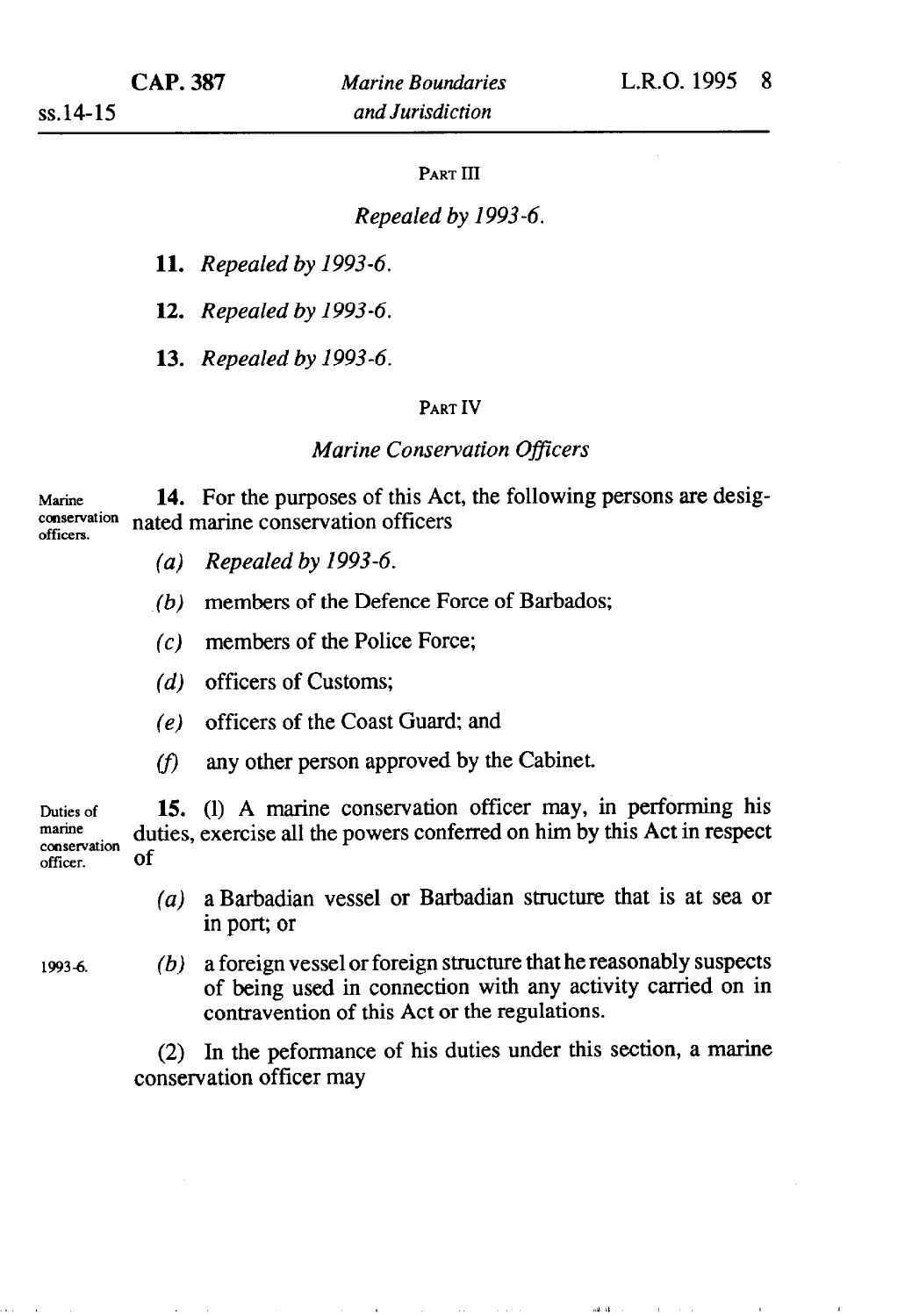- (*a*) reasonably call on any person to assist him;
- (b) use such force as is reasonably necessary
- (c) require any person to do anything that appears reasonably necessary for the purpose of facilitating the performance of those duties;
- $(d)$  order that any vessel or structure be stopped;
- $(e)$ board any vessel or structure;
- $(f)$ search or examine any vessel or structure or any equipment or 1993-6. thing on board thereof;
- $\zeta(g)$  require any person on board a vessel or structure to produce any document or thing relating to that vessel or structure or the persons on board thereof.

(3) A marine conservation officer who has reasonable grounds to suspect that an offence has been committed under this Act or the regulations by any person, including any person on board a vessel or structure, may, without warrant or other process

- *(a)* seize the vessel or structure together with any equipment 1993-6. suspected of being used in the commission of the offence; and
- *(b)* detain the person he suspects.

(4) Where a vessel, structure or thing is seized or a person is detained under subsection (3), a marine conservation officer shall, where possible, take the vessel, structure, thing or person as soon as practicable to a Barbadian port, and within a reasonable time cause the person detained to be brought before a magistrate's court to answer a charge in connection with the offence that gave rise to the seizure or detention.

 $(5)$  A court may order that any vessel, structure, equipment, device 1993-6. or thing seized under subsection (3) be forfeited where the owner thereof is unknown and no claim thereto is made within one month of the seizure under that subsection.

 $\mathbf{a}$  and  $\mathbf{a}$  .

16. *Repealed by 1993-e.* 

**THE LAWS OF BARBADOS** Printed by the Government Printer, Bay Street, St. Michael, by the authority of the Government of Barbados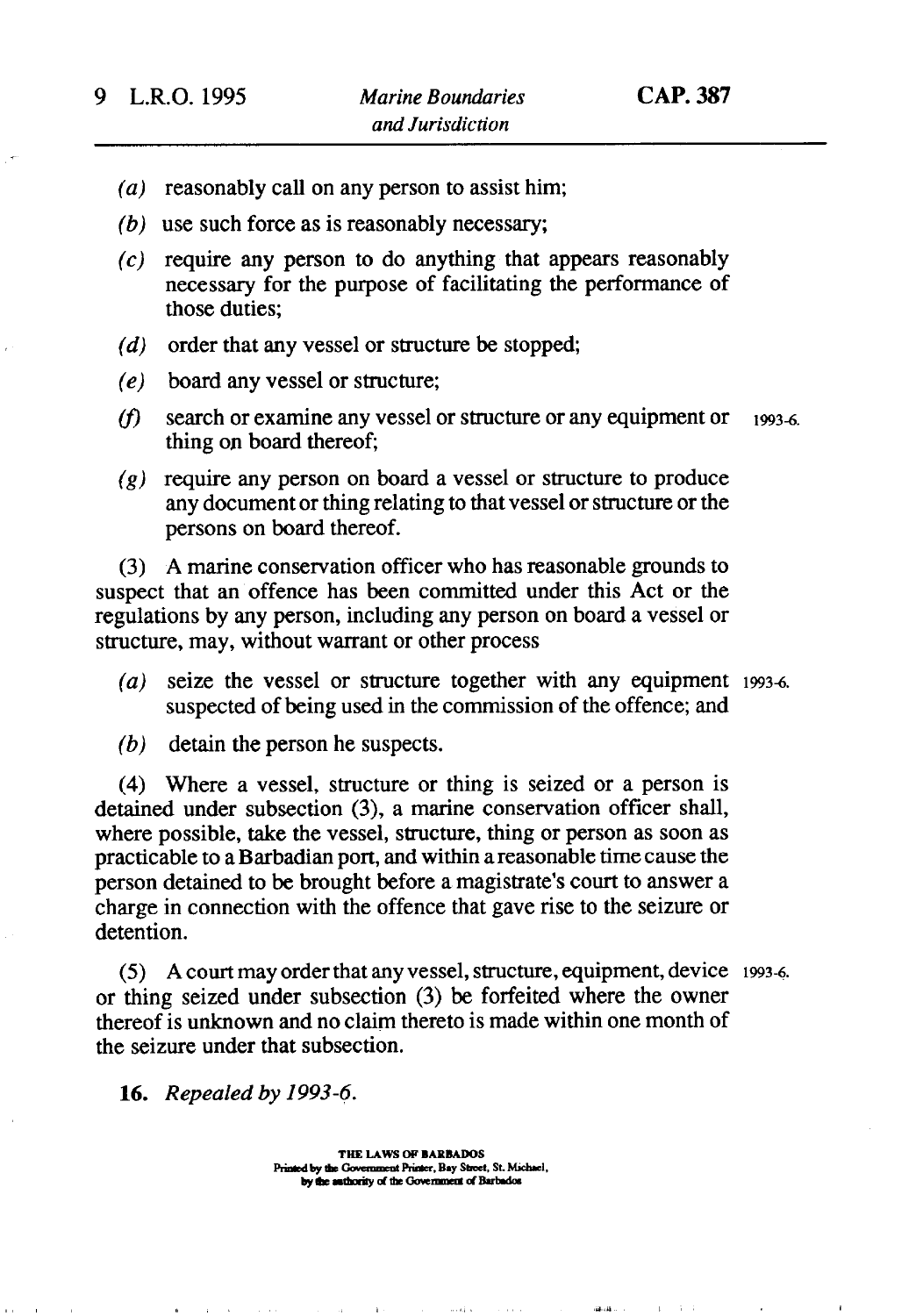$\sim 10^{-1}$  k  $^{-1}$ 

from liability.

Exemption 17. No liability attaches to the Crown, a marine conservation officer or fisheries officer in respect of acts done by that officer in good faith in the performance of his duties under this Act.

# **PART** V

# *General*

General offences. 18. Any person who

- $(a)$ assaults, resists, obstructs or intimidates a marine conservation officer or any person assisting him, in the execution of his duty;
- $(b)$  uses indecent, abusive or insulting language to a marine conservation officer in the execution of his duty;
- $(c)$  interferes with or hinders a marine conservation officer in the execution of his duty;
- $(d)$  by any gratuity, bribe, promise or other inducement, prevents a marine conservation officer from carrying out his duty;
- $(e)$  without the authority of a marine conservation officer, removes, alters or interferes with any articles seized under section 15;
- contravenes any provision of this Act for which no penalty is  $(f)$ provided, or of the regulations,

is guilty of an offence and liable on summary conviction to a fine of \$5 000 or imprisonment for 2 years or both, and, in addition, the court may order the forfeiture of any vessel, structure, equipment, device or thing in connection with which the offence was committed.

property<br>seized.

Return of  $19.$  A court may order that property seized under subsection (3) of section 15 be returned to the person from whom it was taken or to a person named by that person, where

> *(a)* the court dismisses a charge brought against that person under this Act or the regulations, and it is of the opinion that the property can be returned consistently with the interests of justice; or